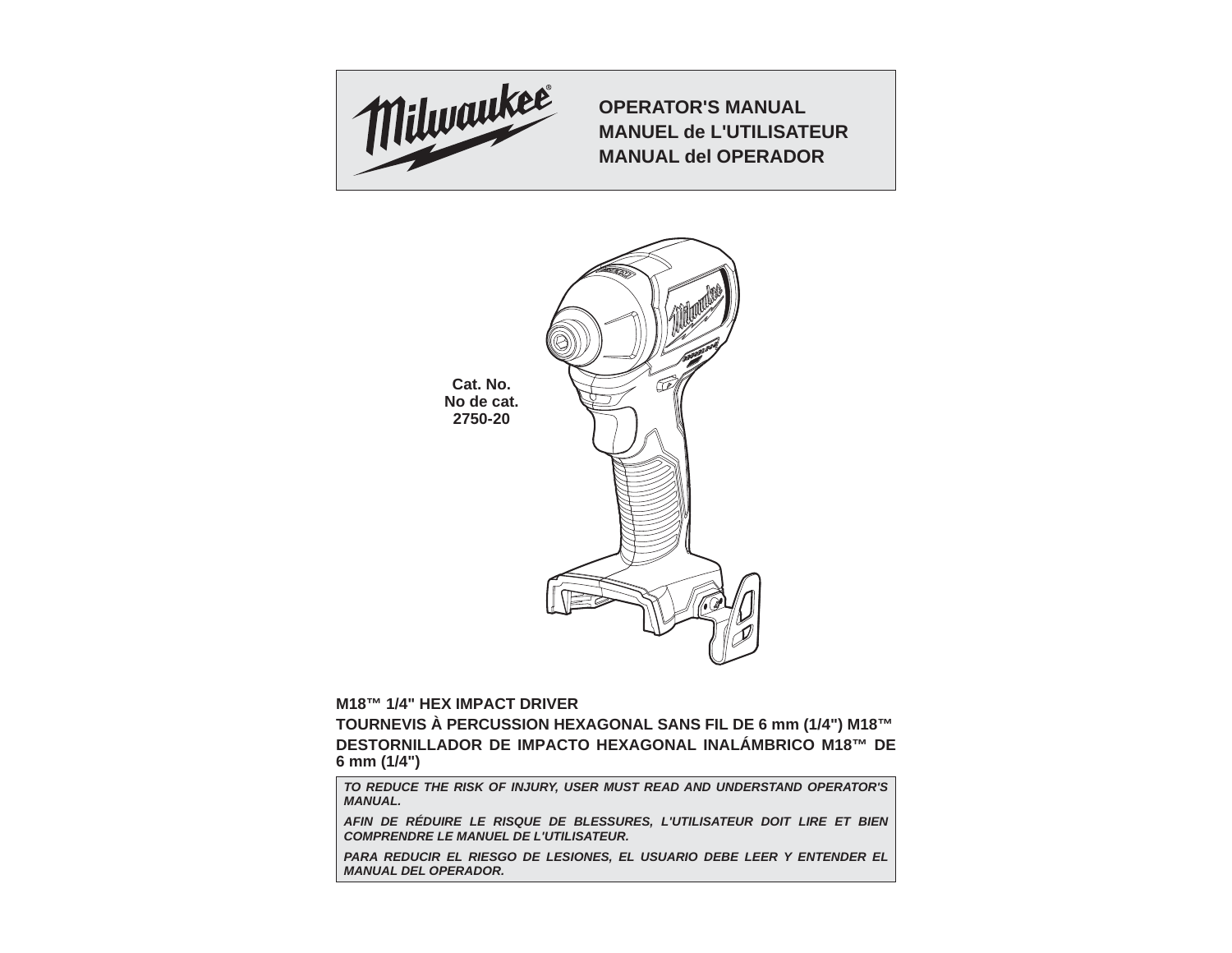#### *GENERAL POWER TOOL SAFETY WARNINGS*

*WARNING READ ALL SAFETY WARNINGS AND ALL INSTRUCTIONS.* **Failureto follow the warnings and instructions may result in electric shock, fire and/or serious injury.** *Save all warnings and instructions for future reference.* **The term "power tool" in the warnings refers to your mains-operated (corded) power tool or battery-operated (cordless) power tool.**

#### *WORK AREA SAFETY*

**• Keep work area clean and well lit.** Cluttered or dark areas invite accidents.

 **• Do not operate power tools in explosive atmospheres, such as in the presence of fl ammable**  liquids, gases or dust. Power tools create sparks which may ignite the dust or fumes.

**• Keep children and bystanders away while operating a power tool.** Distractions can cause you to lose control.

### *ELECTRICAL SAFETY*

**• Power tool plugs must match the outlet. Never modify the plug in any way. Do not use any adapter plugs with earthed (grounded) power**  tools. Unmodified plugs and matching outlets will reduce risk of electric shock.

**• Avoid body contact with earthed or grounded surfaces such as pipes, radiators, ranges and refrigerators.** There is an increased risk of electric shock if your body is earthed or grounded.

**• Do not expose power tools to rain or wet conditions.** Water entering a power tool will increase the risk of electric shock.

 **• Do not abuse the cord. Never use the cord for carrying, pulling or unplugging the power tool. Keep cord away from heat, oil, sharp edges or moving parts.** Damaged or entangled cords increase the risk of electric shock.

 **• When operating a power tool outdoors, use an extension cord suitable for outdoor use.** Use of a cord suitable for outdoor use reduces the risk of electric shock.

**• If operating a power tool in a damp location is unavoidable, use a ground fault circuit interrupter (GFCI) protected supply.** Use of an GFCI reduces the risk of electric shock.

#### *PERSONAL SAFETY*

**• Stay alert, watch what you are doing and use common sense when operating a power tool. Do not use a power tool while you are tired or under the infl uence of drugs, alcohol or medication.** A moment of inattention while operating power tools may result in serious personal injury.

**• Use personal protective equipment. Always wear eye protection.** Protective equipment such as dust mask, non-skid safety shoes, hard hat, or hearing protection used for appropriate conditions will reduce personal injuries.

**• Prevent unintentional starting. Ensure the switch is in the off-position before connecting to power source and/or battery pack, picking up or carrying the tool.** Carrying power tools with your finger on the switch or energising power tools that have the switch on invites accidents.

**• Remove any adjusting key or wrench before turning the power tool on.** A wrench or a key left attached to a rotating part of the power tool may result in personal injury.

**• Do not overreach. Keep proper footing and balance at all times.** This enables better control of the power tool in unexpected situations.

**• Dress properly. Do not wear loose clothing or jewellery. Keep your hair, clothing and gloves away from moving parts.** Loose clothes, jewellery or long hair can be caught in moving parts.

**• If devices are provided for the connection of dust extraction and collection facilities, ensure these are connected and properly used.** Use of dust collection can reduce dust-related hazards.

#### *POWER TOOL USE AND CARE*

**• Do not force the power tool. Use the correct power tool for your application.** The correct power tool will do the job better and safer at the rate for which it was designed.

**• Do not use the power tool if the switch does not turn it on and off.** Any power tool that cannot be controlled with the switch is dangerous and must be repaired. **• Disconnect the plug from the power source and/or the battery pack from the power tool before making any adjustments, changing accessories, or storing power tools.** Such preventive safety measures reduce the risk of starting the power tool accidentally. **• Store idle power tools out of the reach of children and do not allow persons unfamiliar with the power tool or these instructions to operate the power tool.** Power tools are dangerous in the hands

of untrained users. **• Maintain power tools. Check for misalignment or binding of moving parts, breakage of parts and any other condition that may affect the power tool's operation. If damaged, have the power tool repaired before use.** Many accidents are caused by poorly maintained power tools.

**• Keep cutting tools sharp and clean.** Properly maintained cutting tools with sharp cutting edges are less likely to bind and are easier to control.

**• Use the power tool, accessories and tool bits etc. in accordance with these instructions, taking into account the working conditions and the work to be performed.** Use of the power tool for operations different from those intended could result in a hazardous situation.

### *BATTERY TOOL USE AND CARE*

**• Recharge only with the charger specified by the manufacturer.** A charger that is suitable for one type of battery pack may create a risk of fire when used with another battery pack.

**• Use power tools only with specifi cally designated battery packs.** Use of any other battery packs may create a risk of injury and fire.

*2 3* **• When battery pack is not in use, keep it away from other metal objects like paper clips, coins, keys, nails, screws, or other small metal objects** 

**that can make a connection from one terminal to another.** Shorting the battery terminals together may cause burns or a fire.

 **• Under abusive conditions, liquid may be ejected from the battery; avoid contact. If contact accidentally occurs, fl ush with water. If liquid contacts eyes, additionally seek medical help.** Liquid ejected from the battery may cause irritation or burns.

#### *SERVICE*

**• Have your power tool serviced by a qualifi ed repair person using only identical replacement parts.** This will ensure that the safety of the power tool is maintained.

### *SPECIFIC SAFETY RULES*

**• Hold power tool by insulated gripping surfaces, when performing an operation where the fastener may contact hidden wiring.** Fasteners contacting <sup>a</sup>"live" wire may make exposed metal parts of the power tool "live" and could give the operator an electric shock.

**• Wear ear protectors when impact drilling.** Exposure to noise can cause hearing loss.

• **Use only sockets and other accessories specifi cally designed for use on impact wrenches and drivers.** Other sockets and accessories might shatter or break causing injury.

• **Maintain labels and nameplates.** These carry important information. If unreadable or missing, contact a *MILWAUKEE* service facility for a free replacement. • **WARNING:** Some dust created by power sanding, sawing, grinding, drilling, and other construction activities contains chemicals known to cause cancer, birth defects or other reproductive harm. Some examples of these chemicals are:

• lead from lead-based paint

• crystalline silica from bricks and cement and other masonry products, and

• arsenic and chromium from chemically-treated lumber. Your risk from these exposures varies, depending on how often you do this type of work. To reduce your exposure to these chemicals: work in a well ventilated area, and work with approved safety equipment, such as those dust masks that are specially designed to filter out microscopic particles.

| <b>SPECIFICATIONS</b> |    |            |          |  |
|-----------------------|----|------------|----------|--|
| Cat. No. Volts DC     |    | <b>RPM</b> | IPM      |  |
| 2750-20               | 18 | Ი - 2800   | Ი - ᲕᲜᲘᲘ |  |

| <b>SYMBOLOGY</b>                |                                                             |  |
|---------------------------------|-------------------------------------------------------------|--|
|                                 | Volts                                                       |  |
|                                 | <b>Direct Current</b>                                       |  |
| n xxxxmin. <sup>1</sup>         | Impacts per Minute Under<br>Load (IPM)                      |  |
| $n_0$ x x x x min. <sup>1</sup> | No Load Revolutions per<br>Minute (RPM)                     |  |
|                                 | Underwriters Laboratories, Inc.<br>United States and Canada |  |

# *FUNCTIONAL DESCRIPTION*



## *ASSEMBLY*

*WARNING* Recharge only with the **charger specifi ed for the battery. For specifi<sup>c</sup> charging instructions, read the operator's manual supplied with your charger and battery.**

**Inserting/Removing the Battery**

To **remove** the battery, push in the release buttons and pull the battery pack away from the tool. To **insert** the battery, slide the pack into the body of the tool. Make sure it latches securely into place.

*WARNING* Always remove battery **pack before changing or removing accessories. Only use accessories specifically recommended for this tool. Others may be hazardous.**

*WARNING* Use only sockets and other **accessories specifi cally designed for use on impact wrenches and drivers. Other sockets and accessories might shatter or break causing injury.**

#### **Attaching and Removing Accessories**

#### **1/4" Hex Impact Driver**

This impact driver is intended for use with drill and driver bits. 1. To attach an accessory, press the

- shank into the hex drive chuck.2. To remove the accessory, pull out
- the ring and remove the accessory. Release the ring.



Γ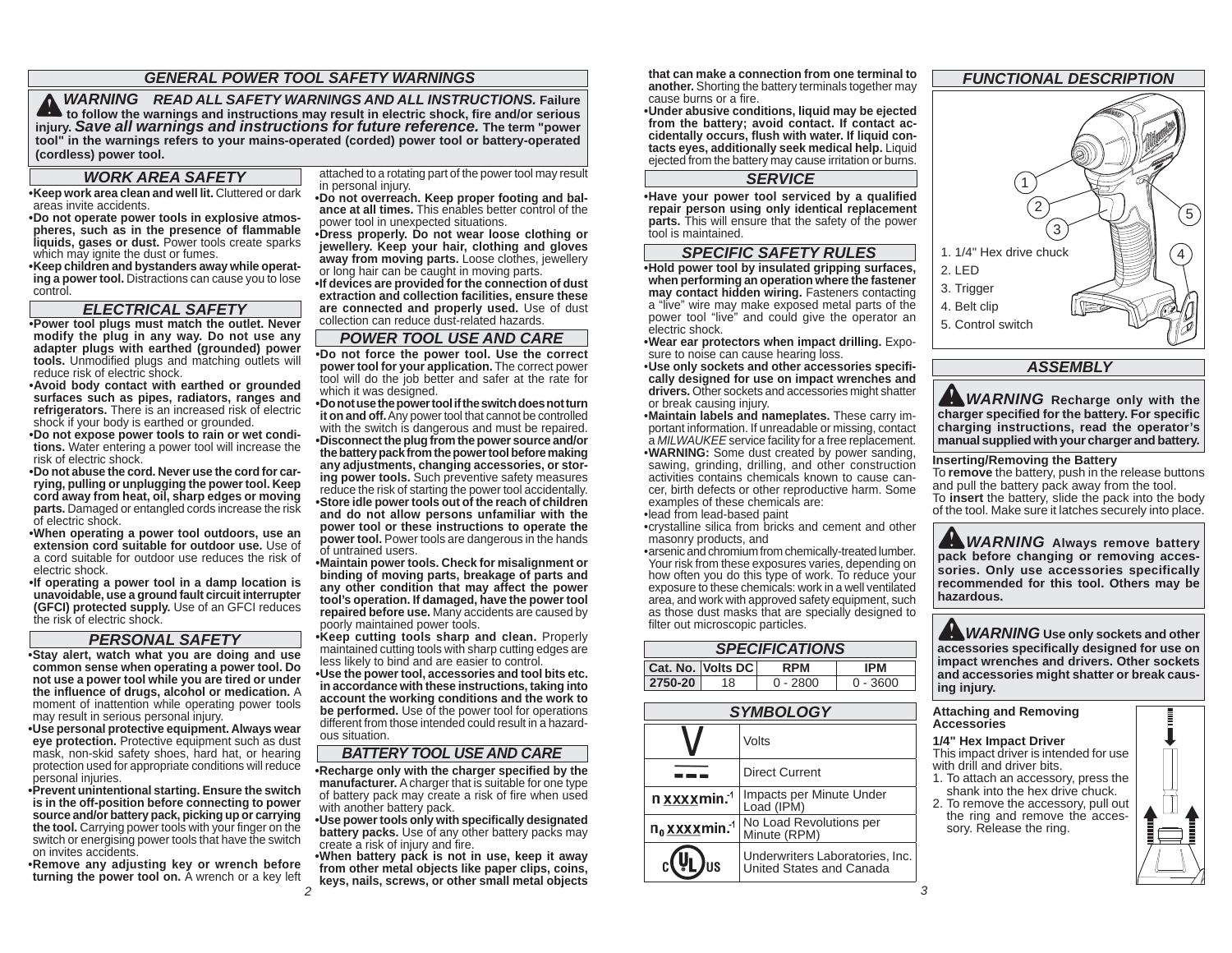# *OPERATION*

*WARNING* **Always remove battery pack before changing or removing accessories. Only use accessories specifically recommended for this tool. Others may be hazardous.**

### *WARNING* To reduce the risk of injury, **wear safety goggles or glasses with side shields.**

#### **Using the Control Switch**

The control switch may be set to three positions: forward, reverse and lock. Due to a lockout mechanism, the control switch can only be adjusted when the ON/ OFF switch is not pressed. Always allow the motor to come to a complete stop before using the control switch.

- 1. For **forward** (clockwise) rotation, push the control switch in the direction shown. Check the direction of rotation before use.
- 2. For **reverse** (counterclockwise) rotation, push the control switch in the direction shown. Check the direction of rotation before use.
- 3. To **lock** the trigger, push the control switch to the center position. The trigger will not work when the control switch is in the locked position. Always remove the battery pack before performing maintenance, changing accessories, storing the tool and any time the tool is not in use.



#### **Starting, Stopping and Controlling Speed**

This tool may be operated at any speed from 0 to full speed.

- 1. To **start** the tool, pull the trigger. NOTE: An LED is turned on when the trigger is pulled.
- 2. To **vary** the driving speed, simply increase or decrease pressure on the trigger. The further the trigger is pulled, the greater the speed.
- 3. To **stop** the tool, release the trigger and the electric brake stops the tool instantly.

#### **Impacting Techniques**

The longer a bolt, screw, or nut is impacted, the tighter it will become. To help prevent damaging the fasteners or workpieces, avoid excessive impacting. Be particularly careful when impacting smaller fasteners because they require less impacting to reach optimum torque. Practice with various fasteners, noting the length of time required to reach the desired torque. Check the tightness with a hand-torque wrench. If the fasteners are too tight, reduce the impacting time. If they are not tight enough, increase the impacting time.

Oil, dirt, rust or other matter on the threads or under the head of the fastener affects the degree of tightness. The torque required to loosen a fastener averages 75% to 80% of the tightening torque, depending on the condition of the contacting surfaces.

On light gasket jobs, run each fastener down to a relatively light torque and use a hand torque wrench for final tightening.

# *MAINTENANCE*

*WARNING* To reduce the risk of injury, **always unplug the charger and remove the battery pack from the charger or tool before performing any maintenance. Never disassemble the tool, battery pack or charger. Contact a** *MILWAUKEE* **service facility for ALL repairs.**

#### **Maintaining Tool**

Keep your tool, battery pack and charger in good repair by adopting a regular maintenance program. After six months to one year, depending on use, return the tool, battery pack and charger to *A MILWAUKEE* service facility for:

- Lubrication
- Mechanical inspection and cleaning (gears, spindles, bearings, housing, etc.)
- Electrical inspection (battery pack, charger, motor)
- Testing to assure proper mechanical and electrical operation

If the tool does not start or operate at full power with a fully charged battery pack, clean the contacts on the battery pack. If the tool still does not work properly, return the tool, charger and battery pack, to a *MILWAUKEE* service facility for repairs.

**WARNING** To reduce the risk of per**sonal injury and damage, never immerse your tool, battery pack or charger in liquid or allow a liquid to fl ow inside them.**

#### **Cleaning**

Clean dust and debris from charger and tool vents. Keep tool handles clean, dry and free of oil or grease. Use only mild soap and a damp cloth to clean the tool, battery pack and charger since certain cleaning agents and solvents are harmful to plastics and other insulated parts. Some of these include gasoline, turpentine, lacquer thinner, paint thinner, chlorinated cleaning solvents, ammonia and household detergents containing ammonia. Never use flammable or combustible solvents around tools.

#### **Repairs**

For repairs, return the tool, battery pack and charger to the nearest service center.

# *ACCESSORIES*

*WARNING* **Always remove battery pack before changing or removing accessories. Only use accessories specifically recommended for this tool. Others may be hazardous.**  For a complete listing of accessories refer to your *MILWAUKEE* Electric Tool catalog or go online to www.milwaukeetool.com. To obtain a catalog, contact your local distributor or service center.

### *LIMITED WARRANTY - USA AND CANADA*

Every *MILWAUKEE* power tool (including cordless product – tool, battery pack(s) - see separate & distinct CORDLESS BATTERY PACK LIMITED WARRANTY statements & battery charger and Work Lights\*) is warranted to the original purchaser only to be free from defects in material and workmanship. Subject to certain exceptions, *MILWAUKEE* will repair or replace any part on an electric power tool which, after examination, is determined by *MILWAUKEE* to be defective in material or workmanship for a<br>period of five (5) years\* after the date of purchase unless otherwise noted. Return of the powe of purchase should be included with the return product. This warranty does not apply to damage that *MILWAUKEE* determines<br>to be from repairs made or attempted by anyone other than *MILWAUKEE* authorized personnel, misuse, normal wear and tear, lack of maintenance, or accidents.

\*The warranty period for, Job Site Radios, M12™ Power Port, M18™ Power Source, and Trade Titan™ Industrial Work Carts is one (1) year from the date of purchase. The warranty period for a LED Work Light and LED Upgrade Bulb is a limited LIFETIME warranty to the original purchaser only, if during normal use the LED bulb fails the Work Light or Upgrade Bulb will be replaced free of charge.

\*This warranty does not cover Air Nailers & Stapler, Airless Paint Sprayer, Cordless Battery Packs, Gasoline Driven Portable<br>Power Generators, Hand Tools, Hoist – Electric, Lever & Hand Chain, M12™ Heated Jackets, Recondi

Warranty Registration is not necessary to obtain the applicable warranty on a *MILWAUKEE* power tool product. The manufacturing date of the product will be used to determine the warranty period if no proof of purchase is provided at the time warranty service is requested.

ACCEPTANCE OF THE EXCLUSIVE REPAIR AND REPLACEMENT REMEDIES DESCRIBED HEREIN IS A CONDITION OF THE CONTRACT FOR THE PURCHASE OF EVERY *MILWAUKEE* PRODUCT. IF YOU DO NOT AGREE TO THIS CONDITION, YOU SHOULD NOT PURCHASE THE PRODUCT. IN NO EVENT SHALL *MILWAUKEE* BE LIABLE FOR ANY INCIDENTAL, SPECIAL, CONSEQUENTIAL OR PUNITIVE DAMAGES, OR FOR ANY COSTS, ATTORNEY FEES, EXPENSES, LOSSES OR DELAYS ALLEGED TO BE AS A CONSEQUENCE OF ANY DAMAGE TO, FAILURE OF, OR DEFECT IN ANY PRODUCT INCLUDING, BUT NOT LIMITED TO, ANY CLAIMS FOR LOSS OF PROFITS. SOME STATES DO NOT ALLOW THE EXCLUSION OR LIMI-TATION OF INCIDENTAL OR CONSEQUENTIAL DAMAGES, SO THE ABOVE LIMITATION OR EXCLUSION MAY NOT APPLY TO YOU. THIS WARRANTY IS EXCLUSIVE AND IN LIEU OF ALL OTHER EXPRESS WARRANTIES, WRITTEN OR ORAL. TO THE EXTENT PERMITTED BY LAW, *MILWAUKEE* DISCLAIMS ANY IMPLIED WARRANTIES, INCLUDING WITHOUT LIMITA-TION ANY IMPLIED WARRANTY OF MERCHANTABILITY OR FITNESS FOR A PARTICULAR USE OR PURPOSE; TO THE EXTENT SUCH DISCLAIMER IS NOT PERMITTED BY LAW, SUCH IMPLIED WARRANTIES ARE LIMITED TO THE DURATION OF THE APPLICABLE EXPRESS WARRANTY AS DESCRIBED ABOVE. SOME STATES DO NOT ALLOW LIMITATIONS ON HOW LONG AN IMPLIED WARRANTY LASTS, SO THE ABOVE LIMITATION MAY NOT APPLY TO YOU, THIS WARRANTY GIVES YOU SPECIFIC LEGAL RIGHTS, AND YOU MAY ALSO HAVE OTHER RIGHTS WHICH VARY FROM STATE TO STATE.

This warranty applies to product sold in the U.S.A. and Canada only. Please consult the 'Service Center Search' in the Parts & Service section of *MILWAUKEE*'s website www.milwaukeetool.com or call **1.800.SAWDUST (1.800.729.3878)** to locate your nearest service facility for warranty and non-warranty service on a Milwaukee electric power tool.

### *LIMITED WARRANTY - MEXICO, CENTRAL AMERICA AND CARIBBEAN*

TECHTRONIC INDUSTRIES' warranty is for 5 year since the original purchase date. This warranty card covers any defect in material and workmanship on this Power Tool.

To make this warranty valid, present this warranty card, sealed/stamped by the distributor or store where you purchased the<br>product, to the Authorized Service Center (ASC). Or, if this card has not been sealed/stamped, pre purchase to the ASC.

Call toll-free 1 800 832 1949 to find the nearest ASC, for service, parts, accessories or components.

#### **Procedure to make this warranty valid**

Take the product to the ASC, along with the warranty card sealed/stamped by the distributor or store where you purchased the product, and there any faulty piece or component will be replaced without cost for you. We will cover all freight costs relative with this warranty process.

**Exceptions** This warranty is not valid in the following situations:

a) When the product is used in a different manners from the end-user guide or instruction manual.

b) When the conditions of use are not normal.

c) When the product was modified or repaired by people not authorized by TECHTRONIC INDUSTRIES.<br>Note: If cord set is damaged, it should be replaced by an Authorized Service Center to avoid electric risks.

| Model: | SERVIUE AND ALLENTION UENTER<br>Av Presidente Mazarik 29 Piso 7, 11570 Chapultepec Morales |
|--------|--------------------------------------------------------------------------------------------|
|        | Miguel Hidalgo, Distrito Federal, Mexico                                                   |

**Date of Purchase:**

**Distributor or Store Stamp:**

 Miguel Hidalgo, Distrito Federal, Mexico Ph. 52 55 4160-3547 IMPORTED AND COMMERCIALIZED BY:**EXAMPLE TECHTRONIC INDUSTRIES MEXICO, .S.A. DE C.V.** TECHTRONIC INDUSTRIES MEXICO, .S.A. DE C.V. Av Presidente Mazarik 29 Piso 7, 11570 Chapultepec Morales

SERVICE AND ATTENTION CENTER

Miguel Hidalgo, Distrito Federal, Mexico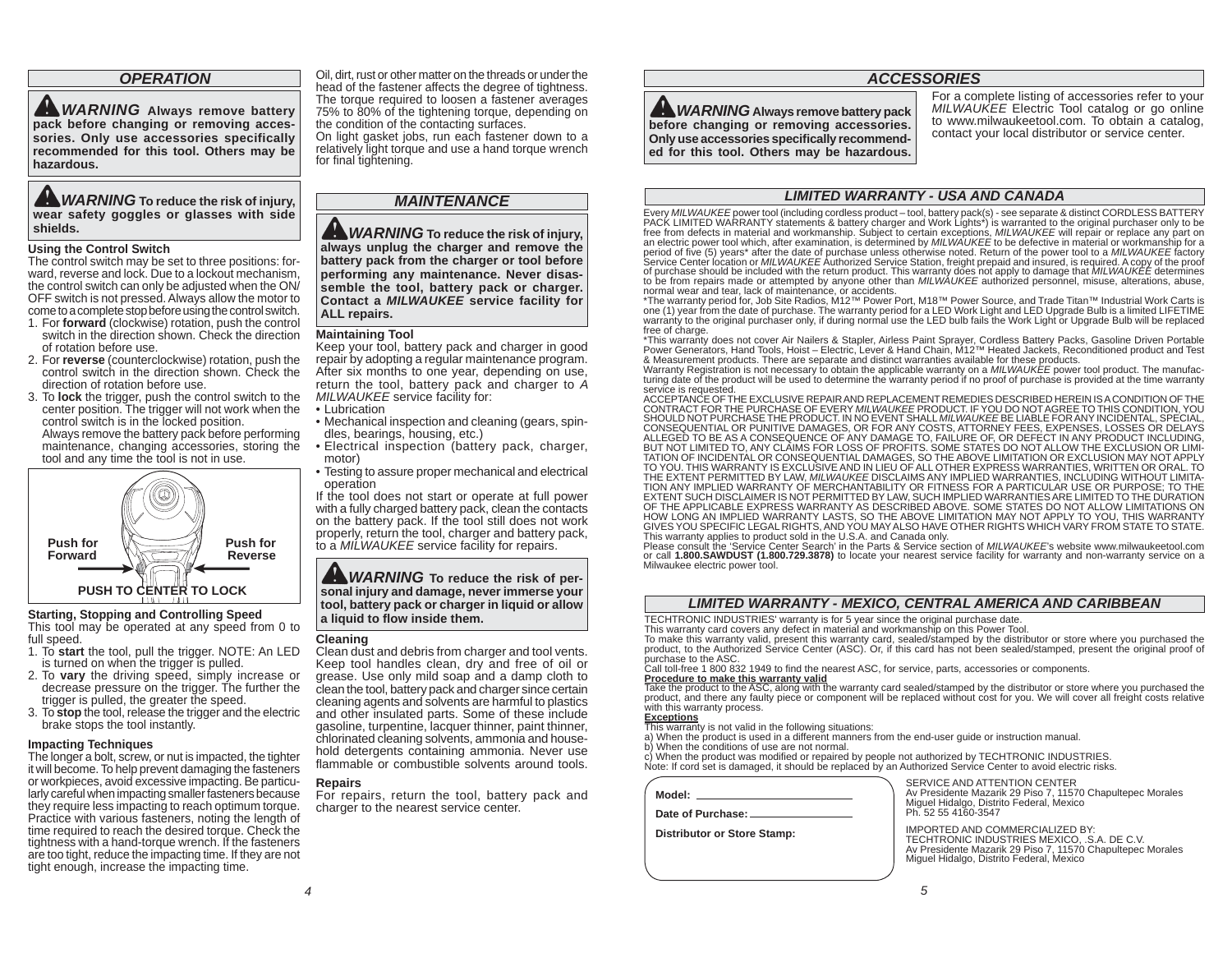# *RÈGLES DE SÉCURITÉ GÉNÉRALES RELATIVES AUX OUTILS ÉLECTRIQUES*

 *AVERTISSEMENT LIRE TOUTES LES RÈGLES ET INSTRUCTIONS DE SÉCURITÉ.* **Ne pas suivre l'ensemble des règles et instructions peut entraîner une électrocution, un**  incendie ou des blessures graves. *Conserver les règles et les instructions à des fins de référence ultérieure.* **Le terme «outil électrique» figurant dans les avertissements cidessous renvoie à l'outil électrique à alimentation par le réseau (à cordon) ou par batterie (sans fi l).**

#### *SÉCURITÉ DU LIEU DE TRAVAIL*

**• Maintenir la zone de travail propre et bien éclairée.** Les zones encombrées ou mal éclairées sont favorables aux accidents.

 **• Ne pas utiliser d'outil électrique dans une atmosphère explosive, telle qu'en en présence de liquides, de gaz ou de poussières infl ammables.** Les outils électriques génèrent des étincelles qui peuvent enflammer les poussières ou les fumées. **• Tenir les enfants et les personnes non autorisées à l'écart pendant le fonctionnement d'un outil électrique.** Un manque d'attention de l'opérateur risque de lui faire perdre le contrôle de l'outil.

## *SÉCURITÉ ÉLECTRIQUE*

**• La fi che de l'outil électrique doit correspondre à la prise d'alimentation. Ne jamais modifi er la**  fiche d'une manière quelconque. Ne pas utilis**er d'adaptateur avec les outils électriques mis à la terre (à la masse).** Des fiches non modifiées et des prises d'alimentation assorties réduisent le risque de choc électrique.

**• Éviter tout contact corporel avec des surfaces reliées à la masse ou à la terre telles que tuyaux, radiateurs, cuisinières et réfrigérateurs.** Un risque de choc électrique plus élevé existe si le corps est relié à la masse ou à la terre. **• Ne pas exposer les outils électriques à la pluie ou à l'humidité.** Le risque de choc électrique augmente si de l'eau s'infiltre dans un outil électrique.

**• Prendre soin du cordon. Ne jamais utiliser le cordon pour transporter, tirer ou débrancher l'outil électrique. Tenir le cordon à l'écart de la chaleur, des huiles, des arêtes coupantes ou des pièces en mouvement.** Un cordon endommagé ou emmêlé présente un risque accru de choc électrique.

**• Se procurer un cordon d'alimentation approprié en cas d'utilisation d'un outil électrique à l'extérieur.** L'utilisation d'un cordon d'alimentation pour usage extérieur réduit le risque de choc électrique.

**• S'il est nécessaire d'utiliser l'outil électrique dans un endroit humide, installer un appareil à courant résiduel (RCD).** L'utilisation d'un RCD réduit le risque de décharge électrique.

#### *SÉCURITÉ INDIVIDUELLE*

**• Être sur ses gardes, être attentif et faire preuve de bon sens en utilisant un outil électrique. Ne pas utiliser un outil électrique en cas de fatigue ou sous l'infl uence de drogues, d'alcool ou de médicaments.** Un instant d'inattention lors de l'utilisation d'un outil électrique peut entraîner des blessures graves.

**• Porter l'équipement de protection requis. Toujours porter une protection oculaire.** Selon les conditions, porter aussi un masque antipoussières, des bottes de sécurité antidérapantes, un casque protecteur ou une protection auditive afin de réduire les blessures.

 **• Empêcher les démarrages accidentels. S'assurer que la gâchette est en position d'arrêt avant de brancher l'outil à une source de courant, d'insérer la batterie, de le ramasser ou de le transporter.** Le fait de transporter l'outil en gardant le doigt sur la gâchette ou de le brancher lorsque la gâchette est en position de marche favorise les accidents.

**• Retirer toute clé de réglage avant de mettre l'outil sous tension.** Une clé laissée attachée sur une pièce mobile de l'outil électrique peut entraîner des blessures.

 **• Ne pas travailler à bout de bras. Bien garder un bon équilibre à tout instant.** Ceci permet de mieux préserver la maîtrise de l'outil électrique dans des situations imprévues.

**• Porter des vêtements adéquats. Ne pas porter de vêtements amples ni de bijoux. Ne pas approcher les cheveux, vêtements et gants des pièces en mouvement.** Les vêtements amples, les bijoux ou les cheveux longs risquent d'être happés par les pièces en mouvement.

**• Si des dispositifs sont prévus pour l'extraction et la récupération des poussières, vérifier qu'ils sont connectés et utilisés correctement.**  L'utilisation de ces dispositifs peut réduire les risques liés aux poussières.

# *UTILISATION ET ENTRETIEN DE L'OUTIL ÉLECTRIQUE*

 **• Ne pas forcer l'outil électrique. Utiliser l'outil électrique approprié à l'application considérée.** L'outil électrique adapté au projet considéré produira de meilleurs résultats, dans des conditions de sécurité meilleures, à la vitesse pour laquelle il a été conçu.

**• Ne pas utiliser l'outil électrique si le commutateur ne le met pas sous ou hors tension.** Tout outil électrique dont le commutateur de marchearrêt est inopérant est dangereux et doit être réparé.

**• Débrancher la fi che de la prise d'alimentation et/ou la batterie de l'outil électrique avant d'effectuer des réglages, de changer d'accessoires ou de ranger l'outil.** De telles mesures de sécurité préventive réduisent le risque de mettre l'outil en marche accidentellement.

 *7* **• Ranger les outils électriques inutilisés hors de la portée des enfants et ne pas laisser des personnes qui connaissent mal les outils électriques ou ces instructions utiliser ces outils.** Les

*6*

outils électriques sont dangereux dans les mains d'utilisateurs non formés à leur usage.

**• Entretien des outils électriques. S'assurer de**  l'absence de tout désalignement ou de grip**page des pièces mobiles, de toute rupture de pièce ou de toute autre condition qui pourrait affecter le bon fonctionnement de l'outil électrique. En cas de dommages, faire réparer l'outil avant de l'utiliser de nouveau.** Les outils électriques mal entretenus sont à la source de nombreux accidents.

 **• Garder les outils de coupe affûtés et propres.** Les outils de coupe correctement entretenus et bien affûtés risquent moins de se gripper et sont plus faciles à manier.

**• Utiliser l'outil électrique, les accessoires, les grains etc. conformément à ces instructions en tenant compte des conditions de travail et de la tâche à effectuer.** L'utilisation de cet outil électrique pour effectuer une opération pour laquelle il n'est pas conçu peut occasionner une situation dangereuse.

#### *UTILISATION ET ENTRETIEN DE LA BATTERIE*

**• Ne recharger la batterie qu'avec le chargeur spécifi é par le fabricant.** Un chargeur qui convient à un type de batterie peut créer un risque d'incendie <sup>s</sup>'il est utilisé avec un autre type de batterie.

**• N'utiliser les outils électriques qu'avec les batteries spécialement conçues pour eux.**  L'utilisation de batteries d'autres marques peut créer un risque de blessure et d'incendie.

**• Lorsque la batterie est hors service, la ranger à l'écart d'autres objets métalliques tels que trombones, pièces de monnaie, clés, clous, vis et autres petits objets métalliques qui peuvent établir une connexion d'une borne à l'autre.**  Un court-circuit aux bornes de la batterie peut provoquer des brûlures ou un incendie.

**• Du liquide peut être éjecté de la batterie en cas de manutention abusive ; éviter tout contact. En cas de contact accidentel avec les projections, rincer à l'eau. En cas de contact avec les yeux, consulter un médecin.** Le liquide <sup>s</sup>'échappant de la batterie peut provoquer des irritations ou des brûlures.

#### *ENTRETIEN*

 **• Faire effectuer l'entretien de l'outil électrique par un technicien qualifi é qui n'utilisera que des pièces de rechange identiques.** La sécurité d'utilisation de l'outil en sera préservée.

# *RÈGLES DE SÉCURITÉ SPÉCIFIQUES*

**• Lorsque l'outil électrique est utilisé pour un travail risquant de mettre le dispositif de fi xation en contact avec des fils électriques cachés, tenez l'outil par les surfaces de prise isolées.**  Le contact d'un dispositif de fixation avec un fil sous tension « électrifie » les pièces métalliques exposées de l'outil et peut électrocuter l'utilisateur. **• Porter des protège-oreilles avec un marteau**  perforateur. Une exposition au bruit peut provoquer une perte auditive.

**• N'utilisez que des douilles ou des accessoires spécifi quement conçus pour les clés à chocs et les visseuses.** D'autres douilles ou accessoires pourraient se briser ou éclater et entraîner des blessures.

 **• Maintenir en l'état les étiquettes et les plaques d'identifi cation.** Des informations importantes y figurent. Si elles sont illisibles ou manquantes. contacter un centre de services et d'entretien*MILWAUKEE* pour un remplacement gratuit.

**• AVERTISSEMENT** Certaines poussières générées par les activités de ponçage, de coupe, de rectification, de perçage et d'autres activités de construction contiennent des substances considérées être la cause de malformations congénitales et de troubles de l'appareil reproducteur. Parmi ces substances figurent:

• le plomb contenu dans les peintures à base de plomb;

• la silice cristalline des briques, du ciment et d'autres matériaux de maçonnerie, ainsi que

• l'arsenic et le chrome des sciages traités chimiquement.

 Les risques encourus par l'opérateur envers ces expositions varient en fonction de la fréquence de ce type de travail. Pour réduire l'exposition à ces substances chimiques, l'opérateur doit: travailler dans une zone bien ventilée et porter l'équipement de sécurité approprié, tel qu'un masque anti-poussière spécialement conçu pour filtrer les particules microscopiques.

| <b>SPECIFICATIONS</b> |                |            |            |
|-----------------------|----------------|------------|------------|
| No de<br>Cat.         | Volts l<br>DC. | <b>RPM</b> | IPM        |
| 2750-20               | 18             | 0 - 2 800  | $0 - 3600$ |

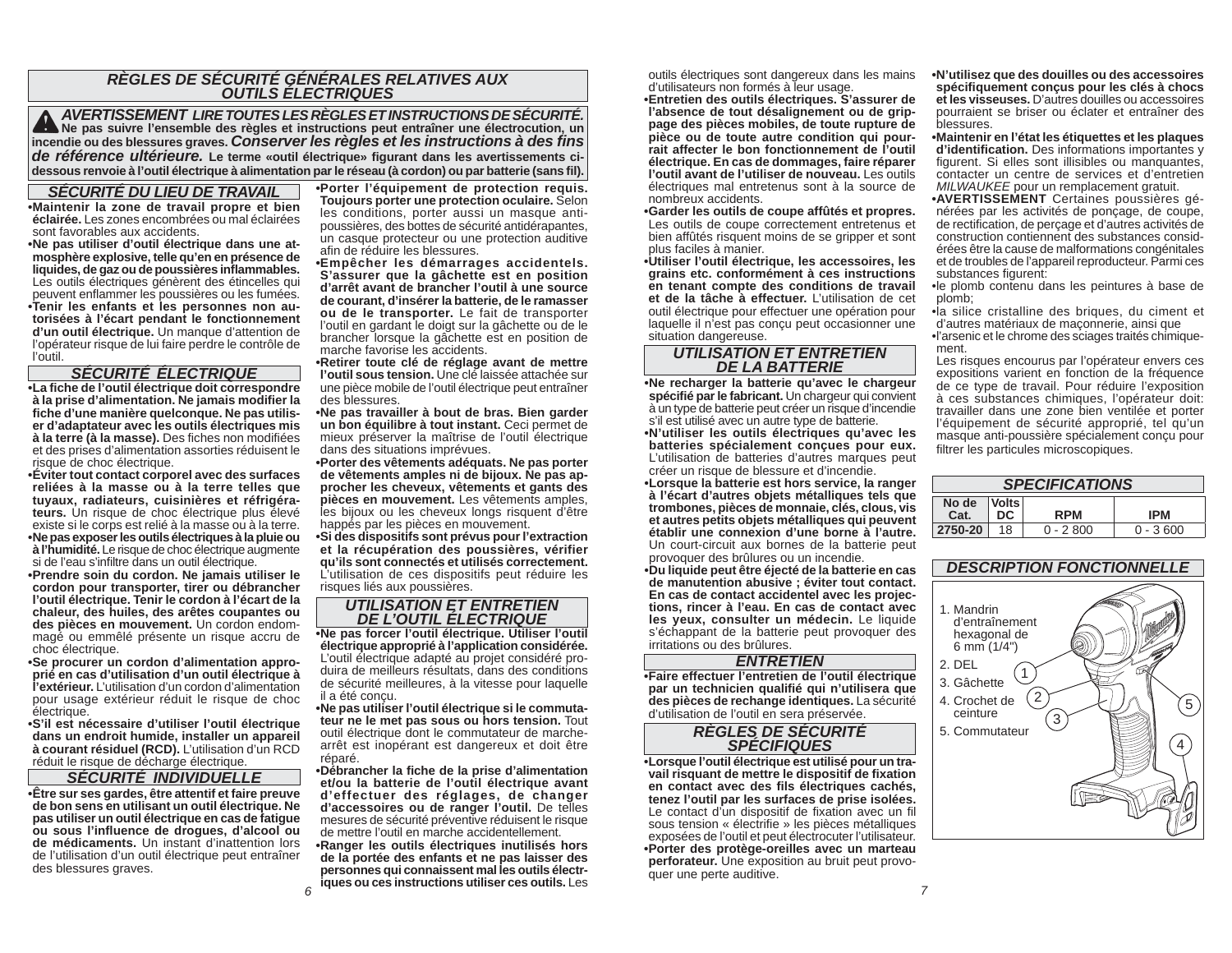| <b>PICTOGRAPHIE</b>             |                                                          |  |
|---------------------------------|----------------------------------------------------------|--|
|                                 | Volts                                                    |  |
|                                 | Tension CD seul.                                         |  |
| n xxxxmin. <sup>1</sup>         | Impacts par minute á charge<br>(IPM)                     |  |
| $n_0$ x x x x min. <sup>1</sup> | Tours-minute á vide (RPM)                                |  |
|                                 | Underwriters Laboratories, Inc.,<br>États-Unis et Canada |  |

# *MONTAGE DE L'OUTIL*

*AVERTISSEMENT* Ne recharger la **batterie qu'avec le chargeur spécifi é. Pour les instructions de charge spécifi ques, lire le manuel d'utilisation fourni avec le chargeur et les batteries.**

#### **Insertion/Retrait de la batterie**

 Pour **retirer** la batterie, enfoncer les boutons de déverrouillage et la tirer hors de l'outil. Pour **insérer** la batterie, la glisser dans le corps de l'outil. S'assurer qu'elle est fixée solidement.

**AND AVERTISSEMENT** II faut toujours **retirer la batterie et verrouiller la détente de l'outil avant de changer ou d'enlever les accessoires. L'emploi d'accessoires autres que ceux qui sont expressément recommandés pour cet outil peut comporter des risques.** 

 *AVERTISSEMENT* **N'utilisez que des douilles ou des accessoires spécifi quement conçus pour les clés à chocs et les visseuses. D'autres douilles ou accessoires pourraient se briser ou éclater et entraîner des blessures.**

#### **Installation et retrait d'accessoiresTournevis à Percussion Hexagonal 6 mm (1/4")**

Cette tournevis à percussion est conçu pour être utilisé avec des forets et des mèches d'entraînement.

- 1. Pour attacher un accessoire, enfoncer la queue dans le mandrin d'entraînement hexagonal. 2. Pour retirer l'accessoire, tirer
- l'anneau et enlever l'accessoire. Relâcher l'anneau.



 *AVERTISSEMENT* **Pour minimiser les risques de blessures, portez des lunettes à coques latérales.**

#### **Utilisation du commutateur**

 Le commutateur peut être réglé sur trois positions: marche avant, marche arrière et verrouillée. En raison d'un mécanisme de verrouillage, le commu-<br>tateur ne peut être réglé que lorsque la commande MARCHE/ARRÊT n'est pas enfoncée. Toujours laisser le moteur s'arrêter complètement avant d'utiliser le commutateur.



Pour une rotation **en marche avant** (dans le sens horaire), pousser le commutateur sur le côté droit de l'outil. **Vérifi er la direction de rotation avant utilisation.**

 Pour une rotation **en marche arrière** (dans le sens anti-horaire), pousser le commutateur sur le côté gauche de l'outil. **Vérifi er la direction de rotation avant utilisation.** 

 Pour **verrouiller** la détente, pousser le commutateur vers la position centrale. La détente ne fonctionne pas tant que le commutateur est sur la position verrouillée centrale. Toujours verrouiller la détente avant d'effectuer un entretien, de changer d'accessoire, de remiser l'outil et toutes les fois que l'outil est inutilisé.

#### **Démarrage, arrêt et contrôle de vitesse**

Ces outils peuvent être utilisés à n'importe quelle vitesse entre 0 et le plein régime.

- 1. Pour mettre l'outil **en marche**, appuyez sur la détente.
- N.B. : LED allume quand la détente est tirée.
- 2. Pour **varier** la vitesse de rotation, il s'agit simplement d'augmenter ou de diminuer la pression sur la détente. Plus la détente est enfoncée, plus la vitesse de rotation est grande.
- 3. Pour **arrêter** l'outil, relâchez la gâchette et le frein électrique arrête l'outil instantanément.

### **Techniques de serrage**

Le degré de serrage du boulon, de la vis ou de l'écrou est proportionnel à la durée de la percussion. Pour éviter d'endommager les fixations ou le matériau, limitez la durée de la percussion. Soyez particulièrement prudent lorsque vous serrez des fixations de petit calibre qui requièrent moins de percussion.

Pratiquez le serrage à percussion avec divers types de fixations afin d'apprendre quelle est la durée de percussion nécessaire pour obtenir le couple désiré. Vérifiez le serrage à l'aide d'une clé dynamométrique. Si la fixation est trop serrée, réduisez la durée de percussion. Si la fixation n'est pas serrée à fond, augmentez la durée de percussion. L'huile, la poussière ou d'autres saletés sur le filetage ou sous la tête de la fixation peuvent affecter le degré de serrage.

Le couple nécessaire pour desserrer une fixation est, en movenne, 75 % à 80 % du couple nécessaire pour la serrer, selon l'état des surfaces en contact.

 Pour les simples tâches de joint d'étanchéité, percutez chaque fixation pour un serrage relativement léger et terminez le serrage à la main à l'aide de la clé dynamométrique.

 *AVERTISSEMENT* **Retirez toujours la batterie avant de changer ou d'enlever les accessoires. L'utilisation d'autres accessoires que ceux qui sont spécifiquement recommandés pour cet outil peut comporter des risques.** 

Pour une liste complète des accessoires, prière de se reporter au catalogue *MILWAUKEE* Electric Tool ou visiter le site internet www.milwaukeetool.com. Pour obtenir un catalogue, il suffit de contacter votre distributeur local ou l'un des centres-service.

# *ENTRETIEN*

 *AVERTISSEMENT* **Pour minimiser les risques de blessures corporelles, débranchez le chargeur et retirez la batterie du chargeur ou de l'outil avant d'y effectuer des travaux d'entretien. Ne démontez jamais l'outil, la batterie ou le chargeur. Pour toute réparation, consultez un centre de service** *MILWAUKEE* **accrédité.**

#### **Entretien de l'outil**

 Gardez l'outil, la batterie et le chargeur en bon état en adoptant un programme d'entretien ponctuel. Après une période de six mois à un an, selon l'utilisation, renvoyez l'outil, la batterie et le chargeur à un centre de service *MILWAUKEE* accrédité pour les services suivants:

- Lubrification
- Inspection et nettoyage de la mécanique (engrenages, pivots, coussinets, boîtier etc.)
- Inspection électrique (batterie, chargeur, moteur)
- Vérification du fonctionnement électromécanique Si l'outil ne démarre pas ou ne fonctionne pas à pleine puissance alors qu'il est branché sur une batterie complètement chargée, nettoyez les points

de contact entre la batterie et l'outil. Si l'outil ne fonctionne toujours pas correctement, renvoyez l'outil, le chargeur et la batterie à un centre de service *MILWAUKEE* accrédité, afi nqu'on en effectue la réparation (voir "Réparations").

 *AVERTISSEMENT* **Pour minimiser les risques de blessures ou de dommages à l'outil, n'immergez jamais l'outil, la batterie ou le chargeur et ne laissez pas de liquide** *ACCESOIRES***<sup>s</sup>'y infi ltrer.**

#### **Nettoyage**

Débarrassez les évents du chargeur et de l'outil des débris et de la poussière. Gardez les poignées de l'outil propres, à sec et exemptes d'huile ou de graisse. Le nettoyage de l'outil, du chargeur et de la batterie doit se faire avec un linge humide et un savon doux. Certains nettoyants tels l'essence, la térébenthine, lesdiluants à laque ou à peinture, les solvants chlorés, l'ammoniaque et les détergents d'usage domestique qui en contiennent pourraient détériorer le plastique et l'isolation des pièces. Ne laissez jamais de solvants inflammables ou combustibles auprès de l'outil.

#### **Réparations**

Pour les réparations, retournez outil, batterie et chargeur en entier au centre-service le plus près.

I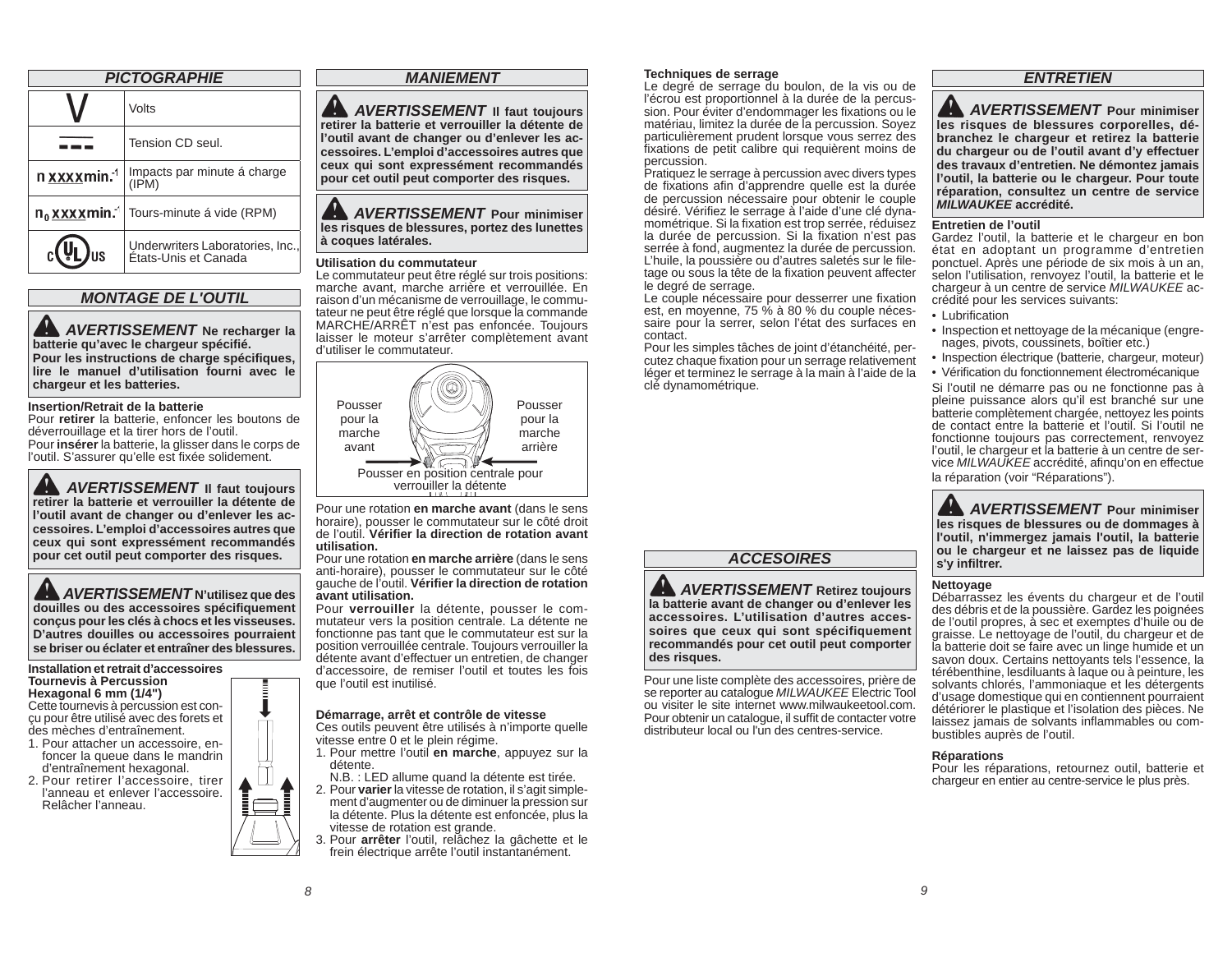## *GARANTIE LIMITÉE - AUX ÉTATS-UNIS ET AU CANADA*

Chaque outil électrique MILWAUKEE (y compris les produits sans fil [outils, piles, chargeur de piles, lampe de travail];<br>consulter les énoncés de la GARANTIE LIMITÉE DES BLOCS-PILES SANS FIL) est garanti à l'acheteur d'ori être exempt de vice de matériau et de fabrication. Sous réserve de certaines exceptions, *MILWAUKEE* réparera ou remplacera toute pièce d'un outil électrique qui, après examen par *MILWAUKEE*, s'est avérée être affectée d'un vice de matériau ou de fabrication pendant une période de cinq (5) ans\* après la date d'achat, sauf indication contraire. Retourner l'outil électrique, à un centre de réparations en usine *MILWAUKEE* ou à un poste d'entretien agréé *MILWAUKEE*, en port prépayé et assuré. Une copie de la preuve d'achat doit être présentée au moment de retourner le produit. Cette garantie ne couvre pas les dommages que *MILWAUKEE* détermine être causés par des réparations ou des tentatives de réparation par quiconque autre que le personnel agréé par *MILWAUKEE*, des utilisations incorrectes, des altérations, des utilisations abusives, une usure normale, une carence d'entretien ou des accidents.

\*La période de garantie applicable pour les radios de chantier, le port d'alimentation M12™, Source d'énergie M18™,<br>et les chariots de travail industriels Trade Titan™ est d'une durée d'un (1) an à partir de la date d'ach la garantie couvrant la lampe de travail à DÉL et l'ampoule améliorée à DÉL est une garantie À VIE limitée à l'acheteur<br>d'origine seulement; si, lors d'une utilisation normale, l'ampoule à DÉL présente une défectuosité, la et l'ampoule seront remplacées sans frais.

\*Cette garantie ne s'applique pas aux cloueuses-agrafeuses pneumatiques, aux pulvérisateurs à peinture sans air, aux blocs piles pour outils sans fil, aux génératrices d'alimentation portatives à essence, aux outils à main, aux monte-<br>charge – électrique, à levier et à chaîne (manuel), aux vestes chauffantes M12™, aux produits réusi d'essai et de mesure. Il existe des garanties distinctes pour ces produits.

L'enregistrement de la garantie n'est pas nécessaire pour bénéficier de la garantie en vigueur sur un outil électrique *MILWAUKEE*. La date de fabrication du produit servira à établir la période de garantie si aucune preuve d'achat n'est<br>fournie lorsqu'une demande de service sous garantie est présentée.

L'ACCEPTATION DES RECOURS EXCLUSIFS DE RÉPARATION ET DE REMPLACEMENT DÉCRITS AUX PRÉSENTES EST UNE CONDITION DU CONTRAT D'ACHAT DE TOUT PRODUIT *MILWAUKEE*. SI VOUS N'ACCEPTEZ PAS CETTE CONDITION, VOUS NE DEVEZ PAS ACHETER LE PRODUJT. EN AUCUN CAS<br>MILWAUKEENE SAURAIT ÊTRE RESPONSABLE DE TOUT DOMMAGE ACCESSOIRE, SPÉCIAL OU INDIRECT, *MILWAUKEE* NE SAURAIT ÊTRE RESPONSABLE DE TOUT DOMMAGE ACCESSOIRE, SPÉCIAL OU INDIRECT,<br>DE DOMMAGES-INTÉRÊTS PUNITIFS OU DE TOUTE DÉPENSE, D'HONORAIRES D'AVOCATS, DE FRAIS, DE<br>PERTE OU DE DÉLAIS ACCESSOIRES À TOUT DOMMAGE PAS L'EXCLUSION OU LA LIMITATION DES DOMMAGES DIRECTS OU INDIRECTS, LES RESTRICTIONS CI-<br>DESSUS PEUVENT NE PAS ÊTRE APPLICABLES. CETTE GARANTIE EST EXCLUSIVE ET REMPLACE TOUTE AUTRE GARANTIE EXPRESSE, QU'ELLE SOIT ORALE OU ÉCRITE. DANS LA MESURE PERMISE PAR LA LOI. *MILWAUKEE* RENONCE À TOUTE GARANTIE IMPLICITE, Y COMPRIS, SANS S'Y LIMITER, TOUTE GARANTIE<br>IMPLICITE DE QUALITÉ MARCHANDE OU D'ADAPTATION À UNE UTILISATION OU À UNE FIN PARTICULIÈRE. DANS LAMESURE OÙ UNE TELLE STIPULATION D'EXONÉRATION N'EST PAS PERMISE PAR LA LOI, LA DURÉE<br>DE CES GARANTIES IMPLICITES EST LIMITÉE À LA PÉRIODE APPLICABLE DE LA GARANTIE EXPRESSE, TEL<br>QUE DÉCRIT PRÉCÉDEMMENT. CERTAINS ÉTA DURÉE DES GARANTIES IMPLICITES, LES RESTRICTIONS CIDESSUS PEUVENT NE PAS ÈTRE APPLICABLES.<br>LA PRÉSENTE CONFÈRE À L'UTILISATEUR DES DROITS LÉGAUX PARTICULIERS; IL BÉNÉFICIE ÉGALEMENT<br>D'AUTRES DROITS QUI VARIENT D'UN ÉTAT À

Cette garantie s'applique aux produits vendus aux États-Unis et au Canada uniquement.

Veuillez consulter la rubrique Centre SAV *MILWAUKEE*, dans la section Pièces & Service du site Web de *MILWAUKEE*, à l'adresse www.milwaukeetool.com, ou composer le **1-800-SAWDUST (1-800-729-3878)** afi n de trouver le centre de réparations en usine *MILWAUKEE* le plus près.

#### *GARANTIE LIMITÉE – MEXIQUE, AMÉRIQUE CENTRALE ET CARAÏBES*

TECHTRONIC INDUSTRIES' garantit le produit pendant cinq ans à partir de la date d'achat d'origine. Le présent bon de garantie couvre tous les vices de matériau et de fabrication que peut afficher cet outil électrique. Pour assurer la validité de la présente garantie, veuillez présenter le bon de commande, estampillé du sceau du distributeur ou du magasin où le produit a été acheté, au centre de réparations agréé. Si le bon de commande n'a pas été estampillé, veuillez fournir la preuve d'achat d'origine au centre de réparations agréé. Pour un entretien, des pièces, des accessoires ou d'autres composants, composer sans frais le 1-800-832-1949 afin d'obtenir les coordonnées du centre de<br>réparations agréé le plus près.

réparations agréé le plus près.<br><mark>Procédure pour assurer la validité de la garantie</mark><br>Présenter le produit au centre de réparations agréé, accompagné du bon de commande estampillé du sceau du distributeur ou du magasin où le produit a été acheté. Toute pièce défectueuse ou tout composant défectueux sera remplacé sans frais. Milwaukee assume tous les frais de transport liés à ce processus de garantie. **Exceptions**

La garantie ne s'applique pas dans les situations suivantes :

a) Si le produit a été utilisé pour une fin autre que celle indiquée dans le guide de l'utilisateur final ou le manuel d'instructions. b) Si les conditions d'utilisations ne sont pas habituelles.

c) Si le produit a été modifié ou réparé par une personne non autorisée par TECHTRONIC INDUSTRIES. Note : Si le cordon électrique est endommagé, il doit être remplacé par un centre de réparations agréé pour éviter les<br>risques d'électrocution.

| Modèle :<br>Date d'achat :            | <u>ULIVINE DE NEFANATIONS ET DE SENVIUE</u><br>Av Presidente Mazarik 29 Piso 7, 11570 Chapultepec Morales<br>Miguel Hidalgo, Distrito Federal, Mexico<br>Ph. 52 55 4160-3547           |
|---------------------------------------|----------------------------------------------------------------------------------------------------------------------------------------------------------------------------------------|
| Sceau du distributeur ou du magasin : | IMPORTÉ ET COMMERCIALISÉ PAR :<br>TECHTRONIC INDUSTRIES MEXICO. S.A. DE C.V.<br>Av Presidente Mazarik 29 Piso 7, 11570 Chapultepec Morales<br>Miguel Hidalge, Dictrite Eederal, Mexico |

CENTRE DE RÉPARATIONS ET DE SERVICE Miguel Hidalgo, Distrito Federal, Mexico Ph. 52 55 4160-3547

 IMPORTÉ ET COMMERCIALISÉ PAR : Av Presidente Mazarik 29 Piso 7, 11570 Chapultepec Morales Miguel Hidalgo, Distrito Federal, Mexico

# *ADVERTENCIAS DE SEGURIDAD GENERALES PARA LA HERRAMIENTA ELÉCTRICA*

 *ADVERTENCIA LEA TODAS LAS ADVERTENCIAS E INSTRUCCIONES DE SEGURIDAD.* **Si no sigue todas las advertencias e instrucciones, se pueden provocar una descarga eléctrica, un incendio o lesiones graves.** 

**una descarga eléctrica, un incendio o lesiones graves.** *Guarde todas las advertencias e instrucciones para consultarlas en el futuro.*  **El término "herramienta eléctrica" en todas las advertencias incluidas más abajo se refi ere a su herramienta operada por conexión (cable) a la red eléctrica o por medio de una batería (inalámbrica).**

#### *SEGURIDAD EN EL ÁREA DE TRABAJO*

 **• Mantenga limpia y bien iluminada el área de trabajo.** Las áreas desordenadas u oscuras contribuyen a que se produzcan accidentes.

**• No utilice herramientas eléctricas en atmósferas explosivas, como en la presencia de líquidos, gases o polvo infl amables.** Las herramientas eléctricas crean chispas que pueden incendiar el polvo o las emanaciones.

 **• Mantenga a los niños y otras personas alejadas mientras utiliza una herramienta eléctrica.** Las distracciones pueden hacerle perder el control.

### *SEGURIDAD ELÉCTRICA*

 **• Los enchufes de las herramientas eléctricas deben ser del mismo tipo que el tomacorrientes. Nunca realice ningún tipo de modifi cación en el enchufe. No use enchufes adaptadores con herramientas eléctricas con conexión a tierra.**  Se reducirá el riesgo de descarga eléctrica si no se modifican los enchufes y los tomacorrientes son del mismo tipo.

**• Evite el contacto corporal con superfi cies con conexión a tierra, como tuberías, radiadores, estufas y refrigeradores.** El riesgo de descarga eléctrica aumenta si su cuerpo está conectado a tierra. **• No exponga la herramientas eléctricas a la lluvia o a condiciones de humedad.** El agua que entra en una herramienta eléctrica aumenta el riesgo de descarga eléctrica.

**• No abuse del cable. Nunca use el cable para transportar la herramienta eléctrica, tirar de ella o desenchufarla. Mantenga el cable alejado del calor, los bordes afi lados o las piezas en movimiento.** Los cables dañados o enmarañados aumentan el riesgo de descarga eléctrica.

**• Cuando se utiliza una herramienta eléctrica en el exterior, use una extensión que sea apropiada para uso en el exterior.** El uso de un cable apropiado para el exterior reduce el riesgo de descarga eléctrica. **• Si debe operar una herramienta eléctrica en un lugar húmedo, utilice un suministro protegido por un dispositivo de corriente residual (RCD).**  Usar un RCD reduce el riesgo de que se produzcan descargas eléctricas.

# *SEGURIDAD PERSONAL*

 *11* **• Manténgase alerta, ponga cuidado a lo que está haciendo y use el sentido común cuando utilice una herramienta eléctrica. No use una herramienta eléctrica cuando está cansado o bajo la infl uencia de drogas, alcohol o medicinas.** Despistarse un minuto cuando se utiliza una herramienta eléctrica puede tener como resultado lesiones personales graves.

**• Use un equipo de protección personal. Lleve siempre protección ocular.** Llevar un equipo de protección apropiado para la situación, como una máscara antipolvo, zapatos de seguridad antideslizantes, un casco o protección auditiva, reducirá las lesiones personales.

**• Evite el encendido accidental. Asegúrese de que el interruptor esté en la posición de apagado antes de conectarlo a la toma de alimentación o a la batería, al levantar o mover la herramienta.**  Mover herramientas con el dedo en el interruptor o enchufarlas con el interruptor en la posición de encendido contribuye a que se produzcan accidentes.

**• Quite todas las llaves de ajuste antes de encender la herramienta.** Una llave que esté acoplada a una pieza giratoria de la herramienta puede provocar lesiones personales.

**• No se estire demasiado. Mantenga los pies bien asentados y el equilibrio en todo momento.** Esto permite tener mejor control de la herramienta eléctrica en situaciones inesperadas.

**• Vístase de manera apropiada. No lleve ropa suelta ni joyas. Mantenga el cabello, la ropa y los guantes lejos de la piezas en movimiento.** La ropa floja, las joyas o el cabello largo pueden quedar atrapados en las piezas en movimiento.

**• Si se proporcionan dispositivos para la conexión de sistemas de recolección y extracción de polvo, asegúrese de que estén conectados y se usen apropiadamente.** El uso de estos dispositivos puede reducir los peligros relacionados con el polvo.

# *USO Y CUIDADO DE LAS HERRAMIENTAS ELÉCTRICAS*

**• No fuerce la herramienta eléctrica. Use la herramienta eléctrica correcta para la aplicación.** La herramienta eléctrica correcta funcionará mejor y de manera más segura a la velocidad para la que se diseñó.

 **• No use la herramienta eléctrica si el interruptor no la enciende ni la apaga.** Cualquier herramienta eléctrica que no se pueda controlar con el interruptor es peligrosa y se debe reparar.

**• Desconecte el enchufe de la toma de alimentación y/o la batería de la herramienta eléctrica antes de realizar cualquier ajuste, cambiar accesorios o almacenar las herramientas eléctricas.** Dichas medidas preventivas de seguridad reducen el riesgo de que la herramienta se prenda accidentalmente. **• Almacene las herramientas eléctricas fuera del alcance de los niños y no permita que personas no familiarizadas con ellas o estas instrucciones las utilicen.** Las herramientas eléctricas son peligro-

sas en las manos de usuarios no capacitados. **• Mantenimiento de las herramientas eléctricas.**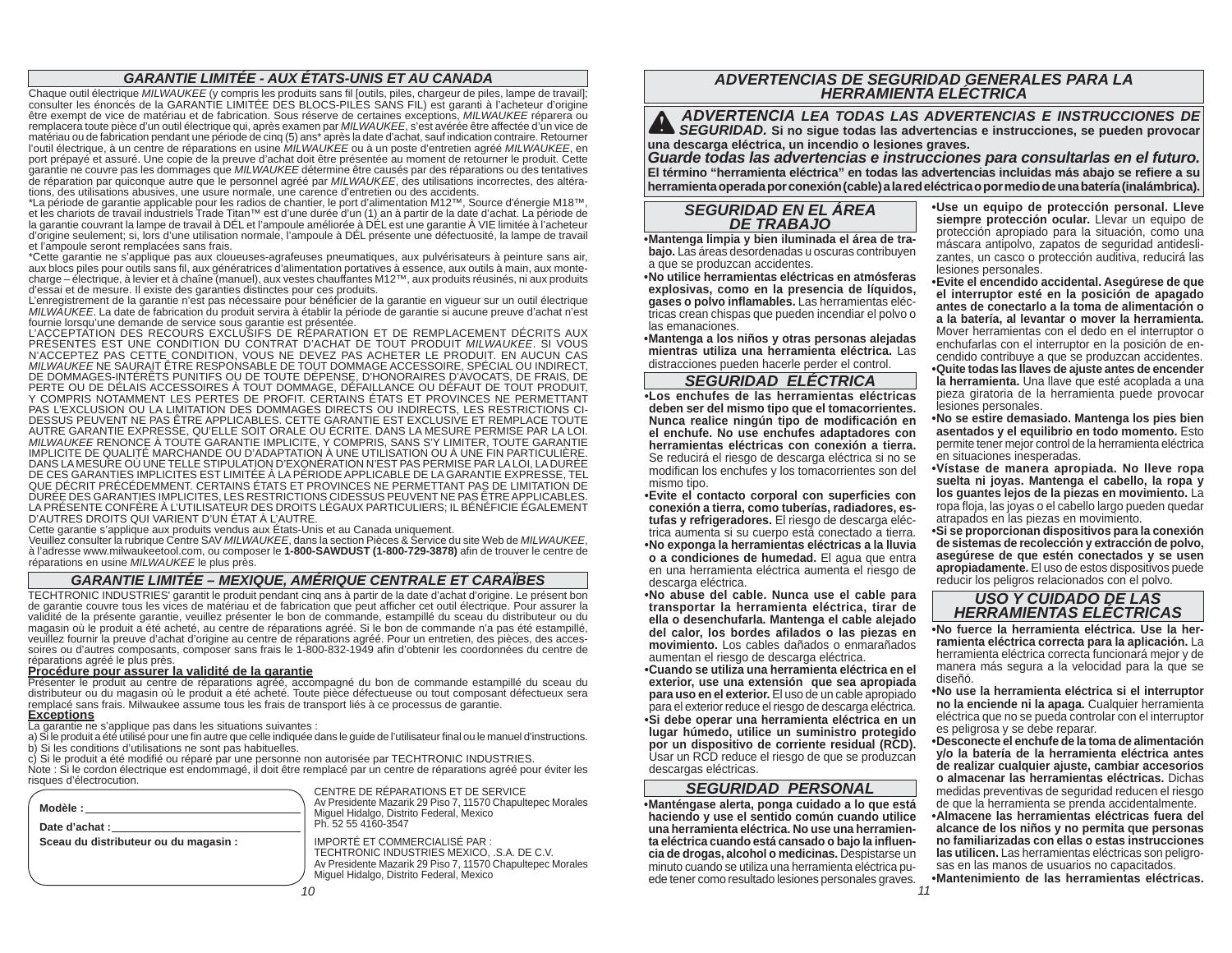**Revise que no haya piezas móviles que estén desalineadas o que se atasquen, piezas rotas ni ninguna otra condición que pueda afectar el funcionamiento de la herramienta eléctrica. Si se encuentran daños, haga que le reparen la herramienta antes de usarla.** Las herramientas mal mantenidas son la causa de muchos accidentes.

 **• Mantenga las herramientas de corte limpias y <sup>a</sup>fi ladas.** Es menos probable que se atasquen las herramientas de corte con filos afilados que se mantienen de manera apropiada y también son más fáciles de controlar.

 **• Use la herramienta eléctrica, los accesorios, las brocas, etc. siguiendo estas instrucciones, teniendo en cuenta las condiciones de trabajo y la tarea que se va a realizar.** El uso de la herramienta eléctrica para operaciones diferentes de aquellas para las que se diseñó podría originar una situación peligrosa.

*USO Y CUIDADO DE LAS HERRAMIENTAS CON BATERÍA*

**• Recárguela solamente con el cargador especifi cado por el fabricante.** Un cargador que sea apropiado para un tipo de batería puede crear riesgo de incendio cuando se use con otra batería.

 **• Use las herramientas eléctricas solamente con baterías específi camente diseñadas.** El uso de cualquier otro tipo de batería puede crear riesgo de lesiones o incendio.

 **• Cuando no se use la batería manténgala alejada de otros objetos de metal como clips para papel, monedas, llaves, clavos, tornillos u otros objetos de metal pequeños que puedan realizar una conexión entre los bornes.** Realizar un cortacircuito en los terminales de la batería puede provocar quemaduras o un incendio.

 **• Bajo condiciones abusivas, puede salir líquido expulsado de la batería; evitar el contacto. Si se produce un contacto accidental, lavar con agua. Si el líquido entra en contacto con los ojos buscar ayuda médica adicional.** El líquido que sale despedido de la batería puede causar irritaciones o quemaduras.

# *MANTENIMIENTO*

 **• Haga que un técnico califi cado realice el mantenimiento de la herramienta eléctrica utilizando solamente piezas de repuesto idénticas.** Esto asegurará que se mantiene la seguridad de la herramienta eléctrica.

#### *REGLAS ESPECIFICAS DE SEGURIDAD*

•**Sostenga la herramienta eléctrica de las superfi cies de sujeción aisladas al llevar a cabo una operación donde el tornillo pueda hacer contacto con cableado oculto.** El contacto de los tornillos con un cable que conduzca electricidad puede hacer que las partes metálicas de la herramienta se electrifiquen y podría ocasionar una descarga eléctrica al operador.

**• Lleve protectores auditivos cuando use la broca de impacto.** La exposición a ruido puede producir la pérdida de la audición.

**• Utilice únicamente adaptadores y otros accesorios específi camente diseñados para uso con impulsores y llaves de impacto.** Otros adaptado-

*12*

res y accesorios podrían fragmentarse o romperse y ocasionar lesiones.

**• Guarde las etiquetas y placas de especifi caciones.** Estas tienen información importante. Si son ilegibles o si no se pueden encontrar, póngase en contacto con un centro de servicio de *MILWAUKEE*  para una refacción gratis.

**• ADVERTENCIA** Algunas partículas de polvo resultantes del lijado mecánico, aserrado, esmerilado, taladrado y otras actividades relacionadas a la construcción, contienen sustancias químicas que se saben ocasionan cáncer, defectos congénitos u otros daños al aparato reproductivo. A continuación se citan algunos ejemplos de tales sustancias químicas: • plomo proveniente de pinturas con base de plomo • sílice cristalino proveniente de ladrillos, cemento y

otros productos de albañilería y • arsénico y cromo provenientes de madera químicamente tratada.

 El riesgo que usted sufre debido a la exposición varía dependiendo de la frecuencia con la que usted realiza estas tareas. Para reducir la exposición a estas sustancias químicas: trabaje en un área bien ventilada, y utilice equipo de seguridad aprobado como, por ejemplo, máscaras contra el polvo que hayan sido específicamente diseñadas para filtrar partículas microscópicas.

| <b>SIMBOLOGÍA</b>                     |                                                             |  |  |
|---------------------------------------|-------------------------------------------------------------|--|--|
|                                       | Volts                                                       |  |  |
|                                       | Corriente directa                                           |  |  |
| n xxxxmin. <sup>1</sup>               | Impactos por minuto bajo<br>carga (IPM)                     |  |  |
| 1 <sub>0</sub> xxxxmin. <sup>-1</sup> | Revoluciones por minuto sin<br>carga (RPM)                  |  |  |
|                                       | Underwriters Laboratories, Inc.,<br>Estados Unidos y Canadá |  |  |

## *DESCRIPCION FUNCIONAL*



| <b>ESPECIFICACIONES</b> |                   |            |            |  |
|-------------------------|-------------------|------------|------------|--|
|                         | Cat. No. Volts DC | <b>RPM</b> | IPM        |  |
| 2750-20                 | 18                | $0 - 2800$ | $0 - 3600$ |  |
|                         |                   |            |            |  |

# *ENSAMBLAJE*

 *ADVERTENCIA* **Recargue la batería**  sólo con el cargador especificado para ella. Para instrucciones específicas sobre cómo **cargar, lea el manual del operador suministrado con su cargador y la batería.** 

#### **Como se inserta/quita la batería en la herramienta**

 Para retirar la batería, presione los botones de liberación y jale de la batería para sacarla de la herramienta.

 Para introducir la batería, deslícela en el cuerpo de la herramienta. Asegúrese de que quede bien firme en su posición.

 *ADVERTENCIA* **Para reducir el riesgo de lesiones, extraiga siempre la batería antes de acoplar o desacoplar accesorios. Utilice únicamente accesorios específicamente recomendados para esta herramienta. El uso de accesorios no recomendados podría resultar peligroso.**

 *ADVERTENCIA* **Utilice únicamente**  adaptadores y otros accesorios específica**mente diseñados para uso con impulsores y llaves de impacto. Otros adaptadores y accesorios podrían fragmentarse o romperse y ocasionar lesiones.**

**Cómo Colocar y Desmontar Accesorios**

#### **Destornillador Hexagonal de Impacto de 6 mm (1/4")**

Este destornillador de impacto está diseñado para utilizarse con brocas de taladro y puntas de destornillador.

- 1. Para instalar un accesorio, presione la base en el portabrocas del destornillador hexagonal.
- 2. Para quitar el accesorio, jale del aro y quite el accesorio. Suelte el aro.

## *OPERACION*

*ADVERTENCIA* **Para reducir el riesgo de lesiones, extraiga siempre la batería antes de acoplar o desacoplar accesorios. Utilice únicamente accesorios específicamente recomendados para esta herramienta. El uso de accesorios no recomendados podría resultar peligroso.**



#### **Utilización del interruptor de control**

El interruptor de control se puede colocar en tres posiciones diferentes: avance, retroceso y bajo seguro. Debido a un mecanismo de traba, el interruptor de control se puede cambiar de posición únicamente cuando el interruptor de ENCENDIDO/ APAGADO no esté presionado. Para poder usar el interruptor de control, siempre se debe esperar a que el motor se pare por completo.



Para **avanzar** (el giro es en el sentido de las manecillas del reloj), se presiona el interruptor de control colocado al lado derecho del taladro. **Verifi car la dirección del giro antes de usarlo.**

Para **retroceder** (el giro es en el sentido opuesto a las manecillas del reloj), se presiona el interruptor de control colocado al lado izquierdo del taladro. **Verifi car la dirección del giro antes de usarlo.**  Para ponerle el **seguro** al gatillo, el interruptor de control se coloca en la posición central. El gatillo no funcionara mientras el interruptor de control se encuentre bajo seguro en la posición central. Extraiga siempre la batería antes cambiar acce-

sorios, dar mantenimiento, almacenar el taladro y siempre que éste no esté siendo usado.

#### **Arranque, paro y control de velocidad**

Estas herramientas pueden operarse a cualquier velocidad entre 0 y plena marcha.

- 1. Para **accionar** la herramienta, oprima el gatillo. NOTA: Las vueltas luz LED en cuando el disparador se tira.
- 2. Para variar la velocidad de operación, simplemente aumente o disminuya la presión del gatillo. Cuanto más se oprima el gatillo, mayor será la velocidad.
- 3. Para **detener** la herramienta, suelte el gatillo y el freno eléctrico detendrá la herramienta instantáneamente

Ē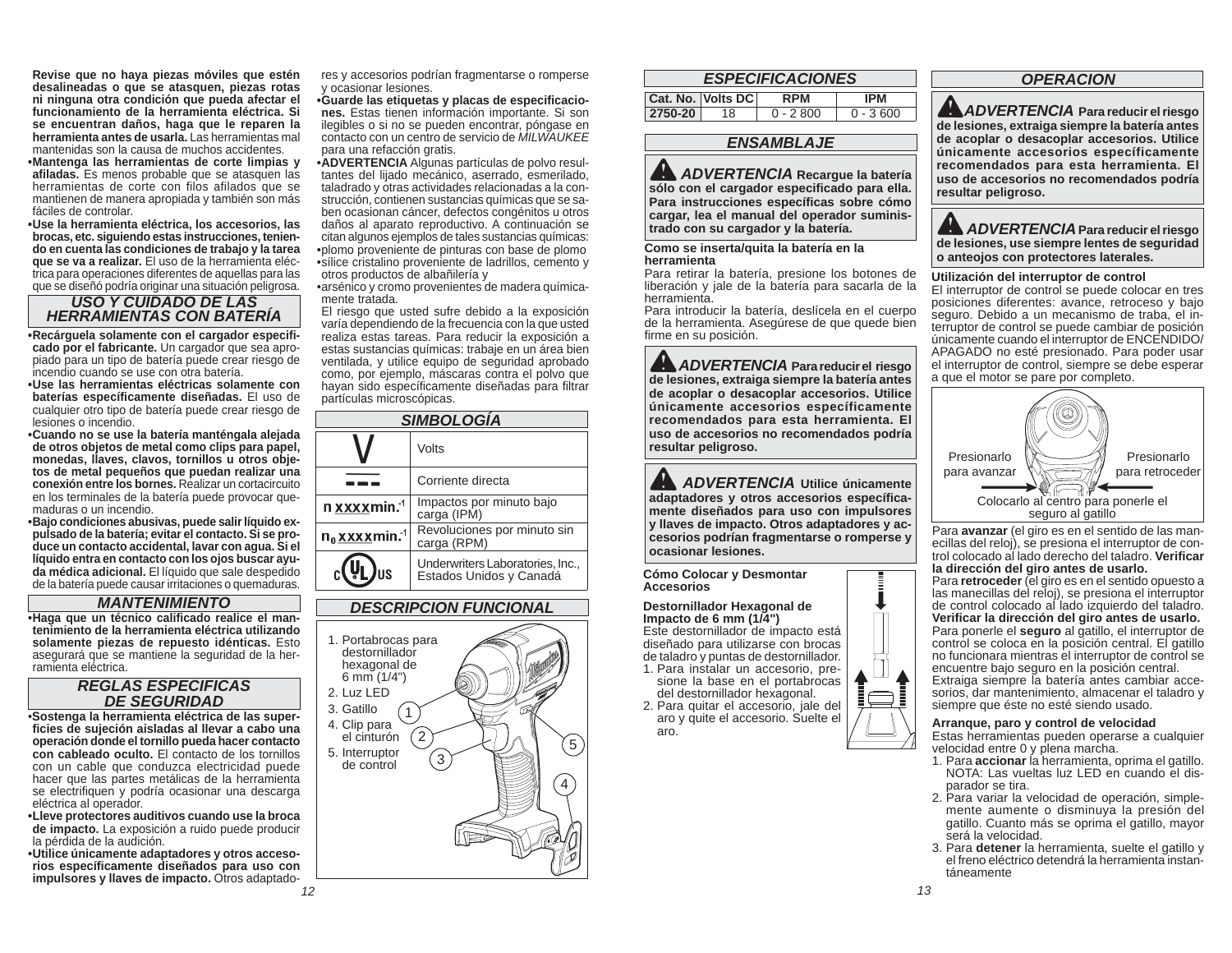#### **Técnicas para impactar**

Mientras más tiempo se impacta a un tornillo, tuerca o birlo, más apretado quedará. Para ayudar a prevenir dañar tanto el material como los sujetadores, evite impactarlos en exceso. Sea particularmente cuidadoso cuando impacte sujetadores que sean de tamaño pequeño ya que estos requerirán menos impactos para alcanzar el torque deseado.

Practique impactando con diferentes tipos de sujetadores para que observe el tiempo que se requiere impactar para alcanzar el torque deseado. Verifique el grado de apriete usando un torquímetro de mano. Si los sujetadores quedaron muy apretados, reduzca el tiempo de impacto. Si no están suficientemente apretados, aumente el tiempo de impacto.

El aceite, la suciedad, el óxido u otro material en los hilos o bajo la cabeza del sujetador afecta el grado de apriete.

El torque requerido para aflojar un sujetador está, en promedio, entre el 75% y el 80% de torque que fue requerido para apretarlo, dependiendo esto de las condiciones de las superficies de contacto.

En los trabajos que lleven juntas ligeras, lleve cada sujetador hasta un torque relativamente bajo y, luego, use una llave de torque manual para el apriete final.

#### *MANTENIMIENTO*

 *ADVERTENCIA* **Para reducir el riesgo de una lesión, desconecte siempre la herramienta antes de darle cualquier mantenimiento. Nunca desarme la herramienta ni trate de hacer modifi caciones en el sistema eléctrico de la misma. Acuda siempre a un Centro de Servicio** *MILWAUKEE* **para TODAS las reparaciones.**

#### **Mantenimiento de la herramienta**

 Adopte un programa regular de mantenimiento y mantenga sus baterías y cargador en buenas condiciones. Despues de 6 meses a un año, dependiendo del uso dado, envíe su herramienta, batería y cargador, al Centro de Servicio *MILWAUKEE* mas cercano para que le hagan: • Lubricación

- Inspección mecánica y limpieza (engranes, flechas, baleros, carcaza, etc.)
- Inspección eléctrica (batería, cargador, motor)
- Probarla para asegurar una adecuada operación mecánicay eléctrica

Si la herramienta no arranca u opera a toda su potencia con una batería completamente cargada, limpie, con una goma o borrador, los contactos de la batería y de la herramienta. Si aun asi la herramienta no trabaja correctamente, regrésela, con el cargador y la batería, a un centro de servicio *MILWAUKEE* para que sea reparada.

 *ADVERTENCIA* **Para reducir el riesgo de una explosión, no queme nunca una batería, aun si está dañada, "muerta" o completamente descargada.**

#### **Limpieza**

# *ACCESORIOS*

 *ADVERTENCIA* **Para reducir el riesgo de lesiones, siempre extraiga la batería antes de cambiar o retirar accesorios. Utilice únicamente accesorios específicamente recomendados para esta herramienta. El uso de accesorios no recomendados podría resultar peligroso.**

a su catálogo *MILWAUKEE* Electric Tool o visite nuestro sitio en Internet: www.milwaukeetool.com. Para obtener un catálogo, contacte su distribuidor local o uno de los centros de servicio.

Limpie el polvo y suciedad de las ventilas del cargador y la herramienta. Mantenga los mangos y empuñaduras limpios, secos y libres de aceite o grasa. Use solo jabón neutro y un trapo húmedo para limpiar la herramienta, batería y el cargador, ya que algunos substancias y solventes limpiadores son dañinos a los plásticos y partes aislantes. Algunos de estos incluyen: gasolina, turpentina,thíner, lacas, thíner para pinturas, solventes para limpieza con cloro, amoníaco y detergentes caseros que tengan amonia. Nunca usa solventes inflamables o combustibles cerca de una herramienta.

**Reparaciones**<br>Si su herramienta, batería o cargador están daña-Para una lista completa de accessorios, refiérase dos, envíela al centro de servicio más cercano.

#### *GARANTÍA LIMITADA - E.U.A. Y CANADÁ*

Se garantiza al comprador original que ninguna de las herramientas eléctricas MILWAUKEE (incluido el producto inalámbrico, la herramienta y las baterías; consulte las declaraciones distintas y por separado en GARANTIA LIMI mano de obra. En un plazo de cinco (5) años\* a partir de la fecha de compra y sujeto a ciertas excepciones, *MILWAUKEE* reparará o reemplazará cualquier parte de una herramienta eléctrica que, luego de ser examinada, *MILWAUKEE* compruebe que presenta defectos en material o mano de obra, a menos que se indique lo contrario. Se requiere la devolución de la herramienta eléctrica a un centro de mantenimiento de la fábrica *MILWAUKEE* o a un centro de reparaciones autorizado por *MILWAUKEE*, con gastos de envío prepagados y asegurados. La devolución del producto debe estar acompañada por un comprobante de compra. Esta garantía no se aplica a los daños que *MILWAUKEE* establece que fueron ocasionados por reparaciones o intentos de reparación por parte de personal no autorizado por *MILWAUKEE*, uso indebido, alteraciones, abuso, desgaste y deterioro normal, falta de mantenimiento o accidentes.

\*El período de garantía de las radios para obras, del puerto de alimentación M12™, Fuente de poder M18™, y de las carretillas de trabajo industrial Trade Titan™ es de un (1) año a partir de la fecha de compra. El período de garantía de la lámpara de trabajo con diodo luminiscente y del foco mejorado con diodo luminiscente es una garantía VITALICIA limitada para el comprador original únicamente. Si durante el uso normal el foco de diodo luminiscente no funciona, la lámpara de trabajo o el foco mejorado se reemplazará sin carga.

\*Esta garantía no cubre las clavadoras aéreas, las engrapadoras, el rociador de pintura inalámbrico, el paquete de baterías inalámbrico, los generadores eléctricos portátiles que funcionan con gasolina, herramientas manuales, elevadores (eléctricos, con palanca y con cadenas manuales), camisas de calefacción M12™, productos reacondicionados y productos de prueba y medición. Se encuentran disponibles garantías distintas para estos productos.

No se necesita registro de garantía para obtener la garantía correspondiente de un producto eléctrico *MILWAUKEE*. La fecha de fabricación del producto se utilizará para determinar el período de garantía si no se presenta un comprobante de

compra en el momento en que se solicita el servicio de garantía. LA ACEPTACIÓN DE LOS DERECHOS A REPARACIÓN Y REEMPLAZO EXCLUSIVAMENTE DESCRITOS EN EL PRE-SENTE DOCUMENTO CONSTITUYE UNA CONDICIÓN DEL CONTRATO POR LA COMPRA DE CADA PRODUCTO MILWAUKEE. SI NO ACEPTA ESTA CONDICIÓN, NO DEBE COMPRAR EL PRODUCTO. MILWAUKEE NO SERÁ EN NINGUN CASO RESPONSABLE DE DANOS INCIDENTALES, ESPECIALES, CONSECUENTES O PUNITIVOS, NI DE COSTOS, HONORARIOS DE ABOGADOS, GASTOS, P OTRAS GARANTÍAS EXPRESAS, ESCRITAS U ORALES. SEGUN LO PERMITA LA LEY, *MILWAUKEE* SE EXIME DE<br>TODA GARANTÍA IMPLÍCITA, INCLUIDOS, AMODO DE EJEMPLO, TODA GARANTÍA IMPLÍCITA DE COMERCIABILIDAD<br>O IDONEIDAD PARA UN USO O PROPÓ EN LA DURACIÓN DE UNA GARANTÍA IMPLÍCITA. POR LO TANTO, LA LIMITACIÓN ANTERIOR PUEDE NO APLICARSE EN LA DURACIÓN DE UNA GARANTÍA IMPLÍCITA. POR LO TANTO, LA LIMITACIÓN ANTERIOR PUEDE NO APLICARSE<br>PARA USTED. ESTA GARANTÍA LE OTORGA DERECHOS LEGALES ESPECÍFICOS Y TAMBIÉN PUEDE TENER OTROS DERECHOS QUE VARÍAN DE ESTADO EN ESTADO.

Esta garantía se aplica a los productos vendidos en los EE. UU. y Canadá.

Consulte 'Service Center Search' (Búsqueda de centro de servicio' en la sección Parts & Services (Piezas y servicios) del sitio web *MILWAUKEE*, www.milwaukeetool.com o llame al **1.800.SAWDUST (1.800.729.3878)** para encontrar su Centro de Servicio de la fábrica de *MILWAUKEE* más cercano.

# *PÓLIZA DE GARANTÍA - VALIDA SOLO PARA MÉXICO, AMÉRICA CENTRAL Y EL CARIBE*

TECHTRONIC INDUSTRIES., garantiza por 5 años este producto a partir de la fecha original de compra. Esta garantía cubre cualquier defecto que presenten las piezas, componentes y la mano de obra contenidas en este producto Para América Central y el Caribe se debe confirmar en el Centro de Servicio Autorizado el plazo de la garantía. Para hacer efectiva la Garantía deberá presentar al Centro de Servicio Autorizado la Póliza de Garantía sellada por el establecimiento en donde adquirió el producto. Si no la tienen, podrá presentar el comprobante de compra original. Usted puede llamar sin costo al teléfono 01 800 832 1949 o por correo electrónico a la dirección "servicio@ttigroupna. com", para ubicar el Centro de Servicio Autorizado más cercano a su domicilio, en el cual además podrá adquirir partes, componentes, consumibles y accesorios, que usted necesite. **Procedimiento para hacer válida la garantía**

Acuda al Centro de Servicio con el producto y la póliza de garantía sellada por el establecimiento donde realizó la compra.<br>Ahí se reemplazará cualquier pieza o componente defectuoso sin cargo alguno para el usuario final. Ahí se reemplazará cualquier pieza o componente defectuoso sin cargo alguno para el usuario final. La empresa se hace re-<br>sponsable de los gastos de transportación razonablemente erogados que se deriven del cumplimiento de

- La garantía perderá validez en los siguientes casos:
- a) Cuando el producto se hubiese utilizado en condiciones distintas a las normales.
- b) Cuando el producto no hubiese sido operado de acuerdo con el instructivo de uso que le acompaña.

c) Cuando el producto hubiese sido alterado o reparado por personas no autorizadas por TECHTRONIC INDUSTRIES. Nota: Si el cordón de alimentación es dañado, este debe ser remplazado por el fabricante o por un Centro de Servicio Autorizado para evitar riesgo.

| Modelo:                 | CENTRO DE SERVICIO Y ATENCIÓN A CLIENTES<br>Av Presidente Mazarik 29 Piso 7, 11570 Chapultepec Morales                                                                                         |
|-------------------------|------------------------------------------------------------------------------------------------------------------------------------------------------------------------------------------------|
| Fecha de Compra:        | Miquel Hidalgo, Distrito Federal, Mexico<br>Tel. 52 55 4160-3547                                                                                                                               |
| Sello del Distribuidor: | <b>IMPORTADO Y COMERCIALIZADO POR:</b><br>TECHTRONIC INDUSTRIES MEXICO. S.A. DE C.V.<br>Av Presidente Mazarik 29 Piso 7, 11570 Chapultepec Morales<br>Miquel Hidalgo, Distrito Federal, Mexico |
|                         |                                                                                                                                                                                                |